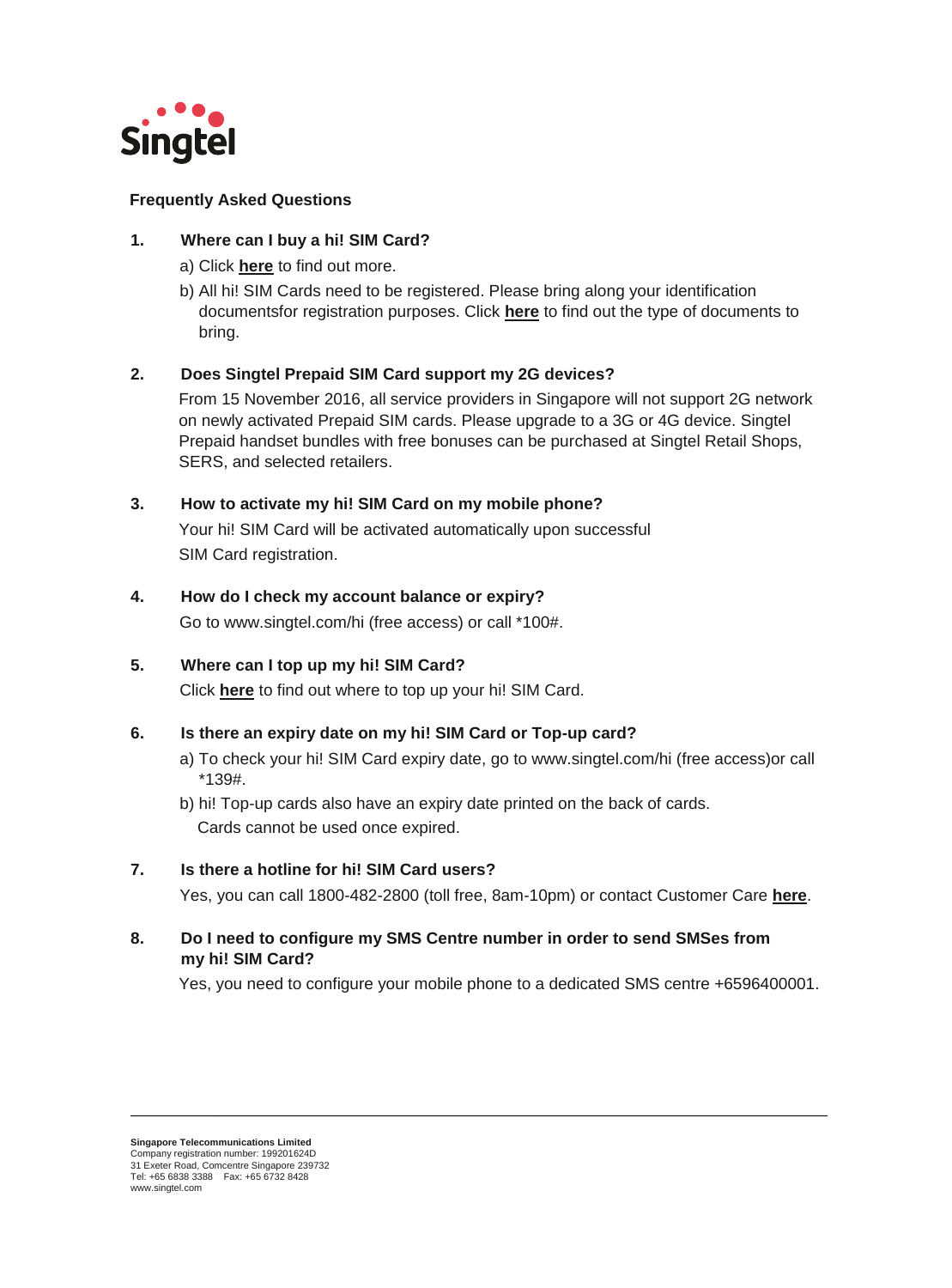

# **9. How do I purchase Data Plans to surf the internet?**

- a) Click **[here](https://www.singtel.com/personal/products-services/mobile/prepaid-plans/data-plans)** [to](https://www.singtel.com/personal/products-services/mobile/prepaid-plans/data-plans) find out more about our Data Bundles.
- b) Alternatively, you can also surf using pay-per-use rate of 6.4¢ per 10KB.
- c) To configure your phone for data usage:

### **For iPhone:**

- $Click Settings \rightarrow General \rightarrow Network \rightarrow Cellular Data Network$
- Cellular APN: hicard
- MMS APN: hicard
- MMSC: http://mms.singtel.com:10021/mmsc MMS Proxy: 165.21.42.84:8080

### **For Blackberry:**

- Call 100# to activate a BlackBerry<sup>®</sup> Data Plan
- Upon activation, data configuration will be pushed to your BlackBerry®

### **For other phones:**

- Set both internet WAP and MMS APN: hicard
- MMS Centre: http://mms.singtel.com:10021/mmsc
- MMS Proxy: 165.21.42.84
- Port: 8080
- MCC: 525
- **MNC: 01**
- Authentication type: PAP

### **10. How do I make a call to an overseas number?**

- a) To call using IDD001: Dial +<Country Code><Area Code><Tel. No.>
- b) To call using v019: Dial 019<Country Code><Area Code><Tel. No.>

### **11. How do I send SMS to my overseas friend?**

a) Enter +<Country Code><Area Code><Mobile Number>in the sender field when sending your message.

### b) Note:

- 001 cannot replace the "+" key when sending an SMS overseas. Please refer to your phone manual on how to key in "+".
- Key in <area code> only if applicable.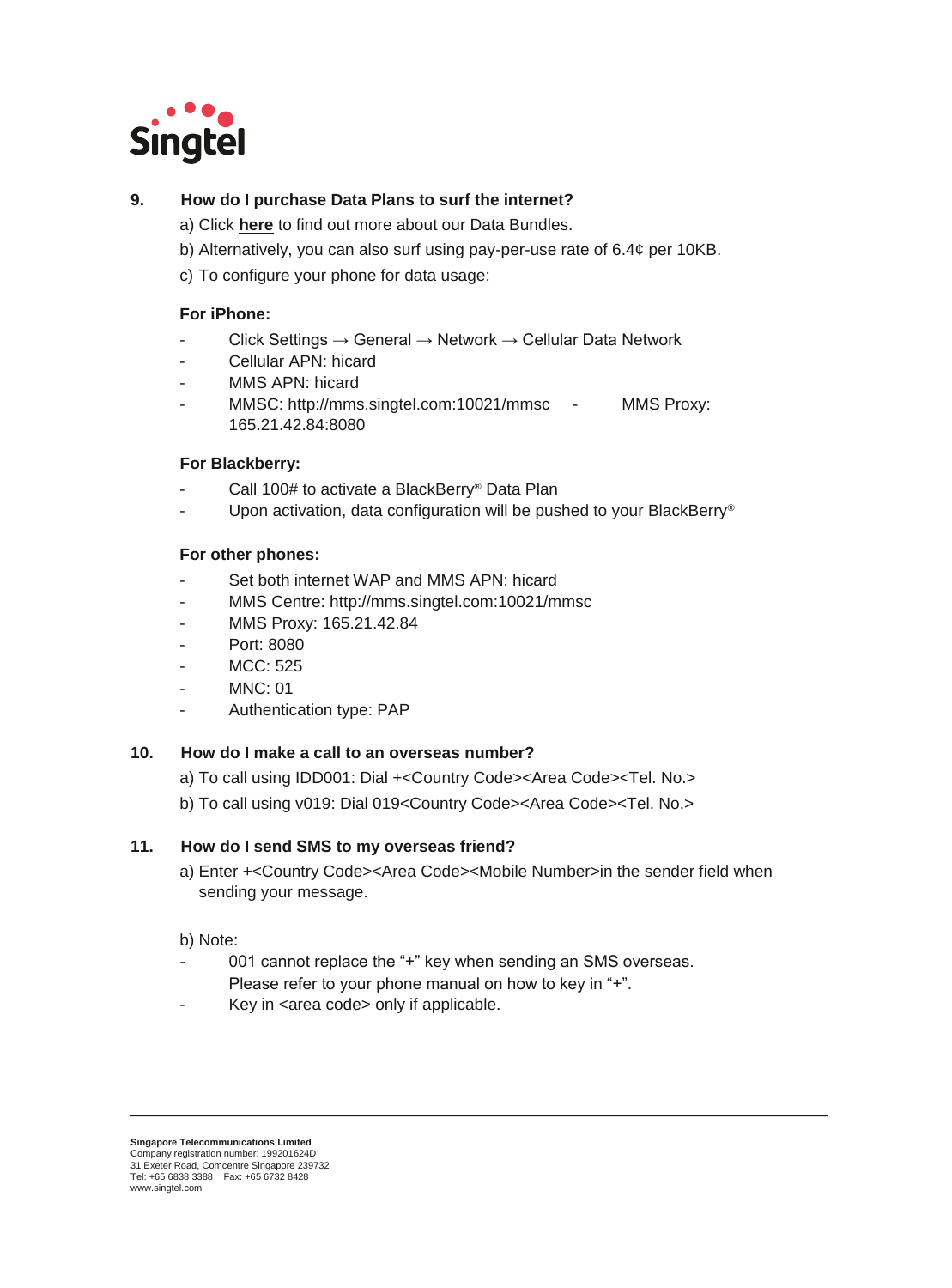

- **12. How do I perform a first time activation of SIM when roaming?** Call \*130#
- **13. Can my friend reply to my SMS while I am roaming overseas?** Yes, but only if his/her network allows this feature.
- **14. What are the charges for receiving a SMS when I am roaming overseas?** Receiving SMS is free.

## **15. How to top up my hi! SIM Card while roaming?**

- a) Purchase a hi! Top-up Card before leaving Singapore.
- b) Applicable hi! Top-up Cards are \$10 hi! Top-up Card, \$20 hi! Top-up Card and \$50 hi!Top-up Card. Only these cards can be used when roaming. Click **[here](https://www.singtel.com/content/dam/singtel/personal/products-services/mobile/prepaid-plans/prepaid-plans-webpage/02_Support.pdf)** to find out where to buy.
- c) Dial 132<10 Digit Top-up Card Number><6 Digit Pin Number> # on your mobilephone to top up your hi! SIM Card.

### **16. Is there a customer service hotline to call when I am roaming?**

 Yes, you can call 1800-482-2800 from 8am to 10pm Singapore time daily. Call charges apply.

### **17. How is my data usage charged?**

 Data usage charges will be deducted in this sequence where Plan or Account is available and valid Social Data plans  $\rightarrow$  Bonus Data  $\rightarrow$  Data Plans  $\rightarrow$  Special Bonus Account → Main Account

### **18. What happens after my Data Plan balance is used up or expired?**

 After you deplete your Data Plan balance, any GPRS or data usage will be charged at 6.4₵ per 10KB, deducted from your available balances. You are encouraged to subscribe to a data plan to avoid incurring pay-per-use data charges. To subscribe to a data plan, dial \*100#.

### **19. How many SIM Cards am I permitted to register or own at any one time?**

 Under IDA regulatory, the maximum number of prepaid SIM Cards per subscriber will be reduced from 10 to 3, with effect from 1 April 2014. Each subscriber can only register up to a maximum of 3 prepaid SIM Cards in total, regardless of whether they are purchased from one or more mobile service providers. Click **[here](https://www.imda.gov.sg/about/newsroom/archived/ida/media-releases/2014/number-of-prepaid-cards-per-subscriber-to-be-reduced-to-enhance-security)** for more information.